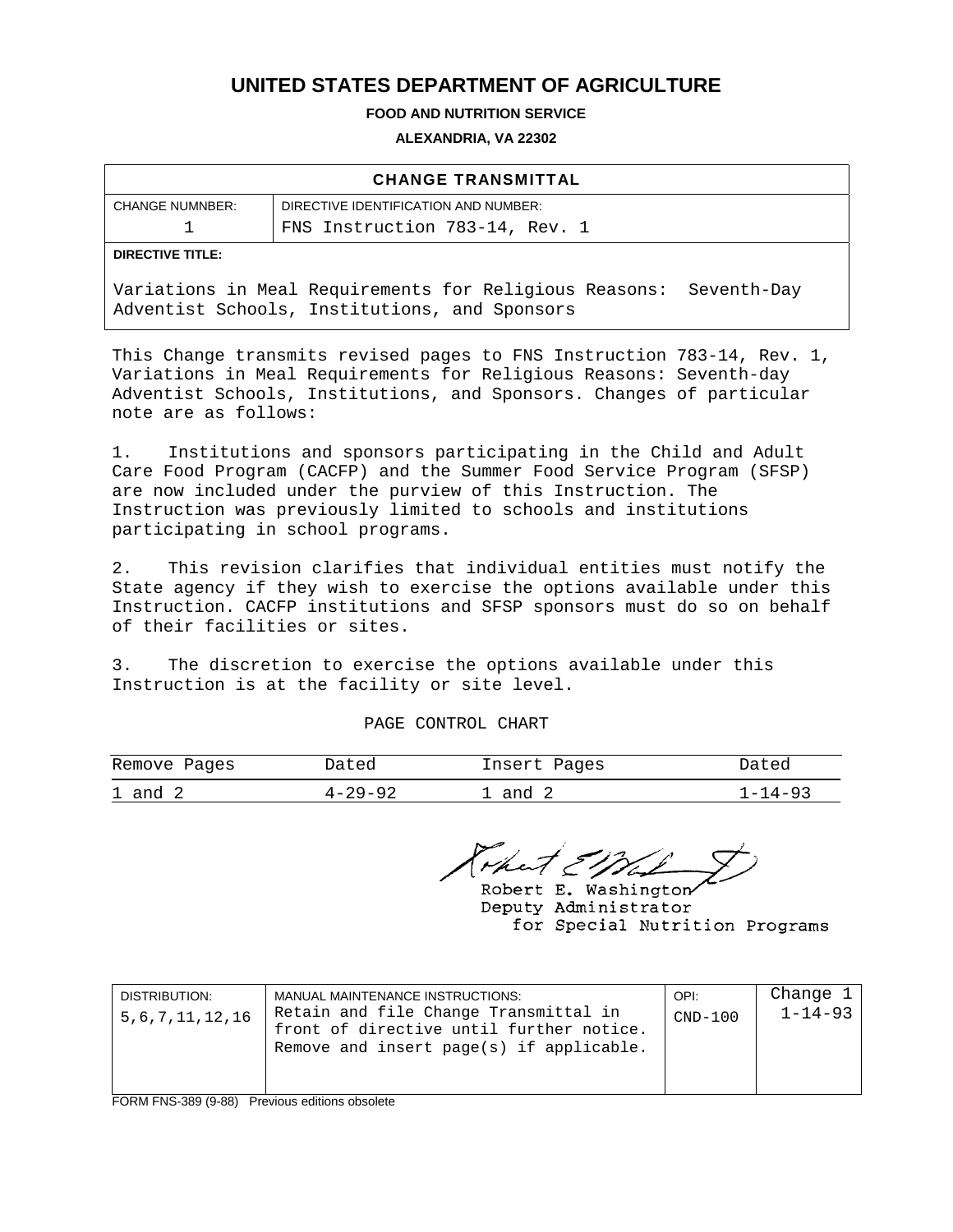UNITED STATES DEPARTMENT OF AGRICULTURE FINS INSTRUCTION 783-14 Food and Nutrition Service **REV.** 1 3101 Park Center Drive Alexandria, VA 22302

ACTION BY: Regional Directors Nutrition and Technical Services Special Nutrition Programs

SOURCE CITATION: Sections 210.10, 225.16, 226.20

#### Variations in Meal Requirements for Religious Reasons: Seventh-day Adventist Schools, Institutions, and Sponsors

FNS may approve variations in the food components of meals and supplements served in the Child Nutrition Programs on an experimental or on a continuing basis where there is evidence that such variations are nutritionally sound and are necessary to meet ethnic, religious, economic, or physical needs.

In accordance with this provision, Seventh-day Adventist [1] schools \* participating in the National School Lunch Program (NSLP) and the School \* Breakfast Program (SBP), [2] institutions and their facilities participating in the Child and Adult Care Food Program (CACFP), and [3] sponsors and sites in the Summer Food Service Program (SFSP) may use meat analogues (plant protein products at the 100 percent level) to meet the meat/meat alternate component and quantity requirements for breakfasts, lunches, suppers, and supplements.

Meat analogues are foods of plant origin, typically soy and wheat, which are made to resemble meat, poultry, and fish in appearance, texture, and flavor. They are nutritionally comparable to and acceptable as meat alternates.

The attached list of meat analogues was developed by Andrews University under the direction of the General Conference of Seventh-day Adventist schools and institutions. The attachment is designed as guidance to assist Seventh-day Adventist entities in determining contributions the meat analogues listed make to the meat/meat alternate component. It will help program administrators purchase the appropriate quantities of these products for the number of students to be served. The information may also be used by administering agencies in reviewing meals served for compliance with the meat/meat alternate quantity requirements.

In determining the serving size necessary to contribute one ounce of meat alternate, Andrews University considered 1) the average nutritional values Of meat alternates that Kay be used to meet the meat/meat alternate component of breakfasts, lunches, supper, and supplements, and 2) the practicality of serving size.

| DISTRIBUTION:<br>5,6,7,11,12,16 | MANUAL MAINTENANCE INSTRUCTIONS:<br>See Change Transmittal Sheet for<br>Manual maintenance instructions. | <b>RESPONSIBLE FOR</b><br>PREPARATION AND<br>MAINTENANCE:<br>$CND-100$ | Page 1<br>Change 1<br>$1 - 14 - 93$ |
|---------------------------------|----------------------------------------------------------------------------------------------------------|------------------------------------------------------------------------|-------------------------------------|
|---------------------------------|----------------------------------------------------------------------------------------------------------|------------------------------------------------------------------------|-------------------------------------|

FORM FNS-620 (4-86)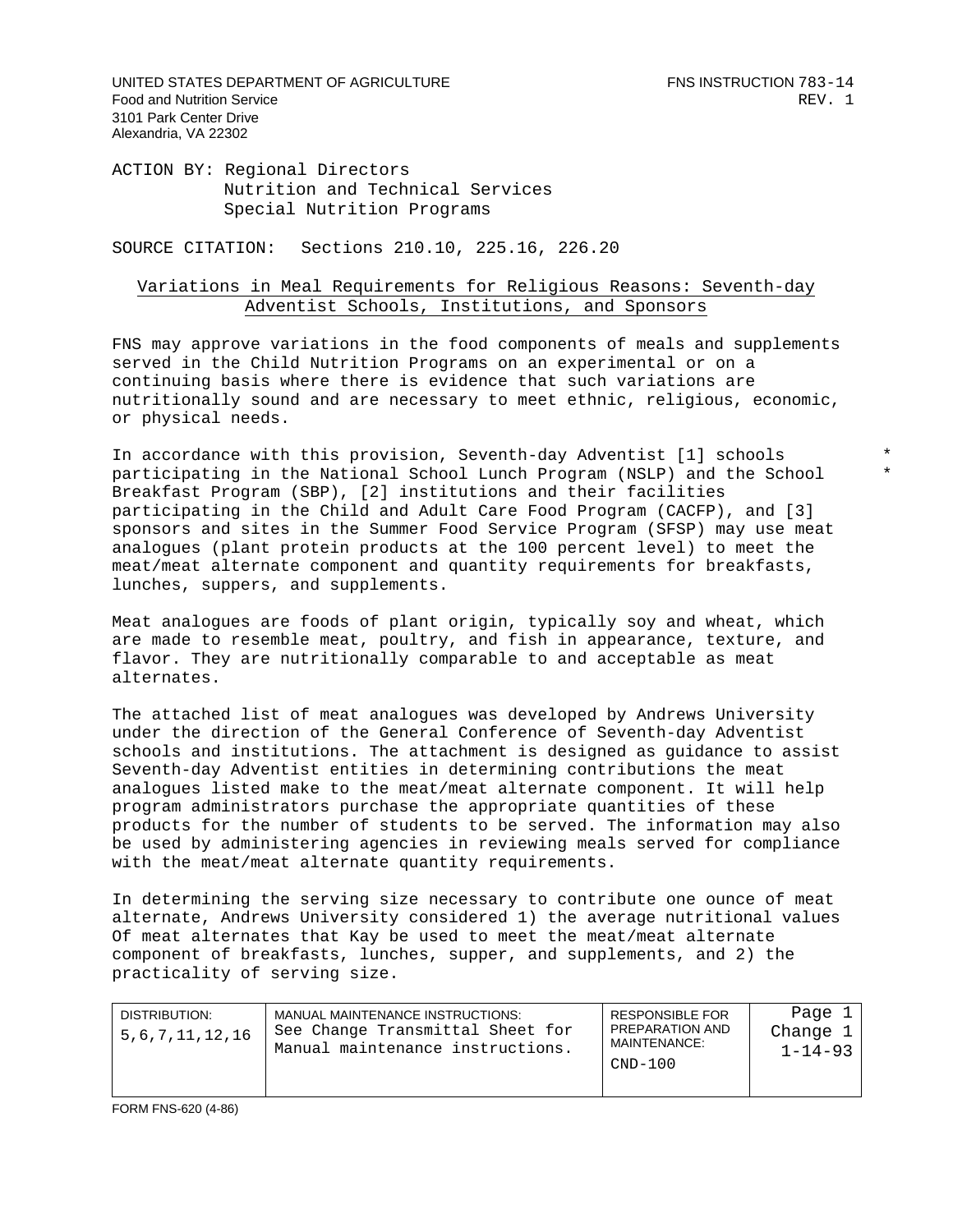FNS INSTRUCTION 783-14 REV. 1

Entities wishing to exercise the options available under the above variations shall notify the State agency. The CACFP institutions and SFSP sponsors shall do so on behalf of their facilities or sites. The decision to exercise these options shall be at the facility or site level.

Robert E. Washington Deputy Administrator for Special Nutrition Programs

Attachment

Page 2 Change 1 1-14-93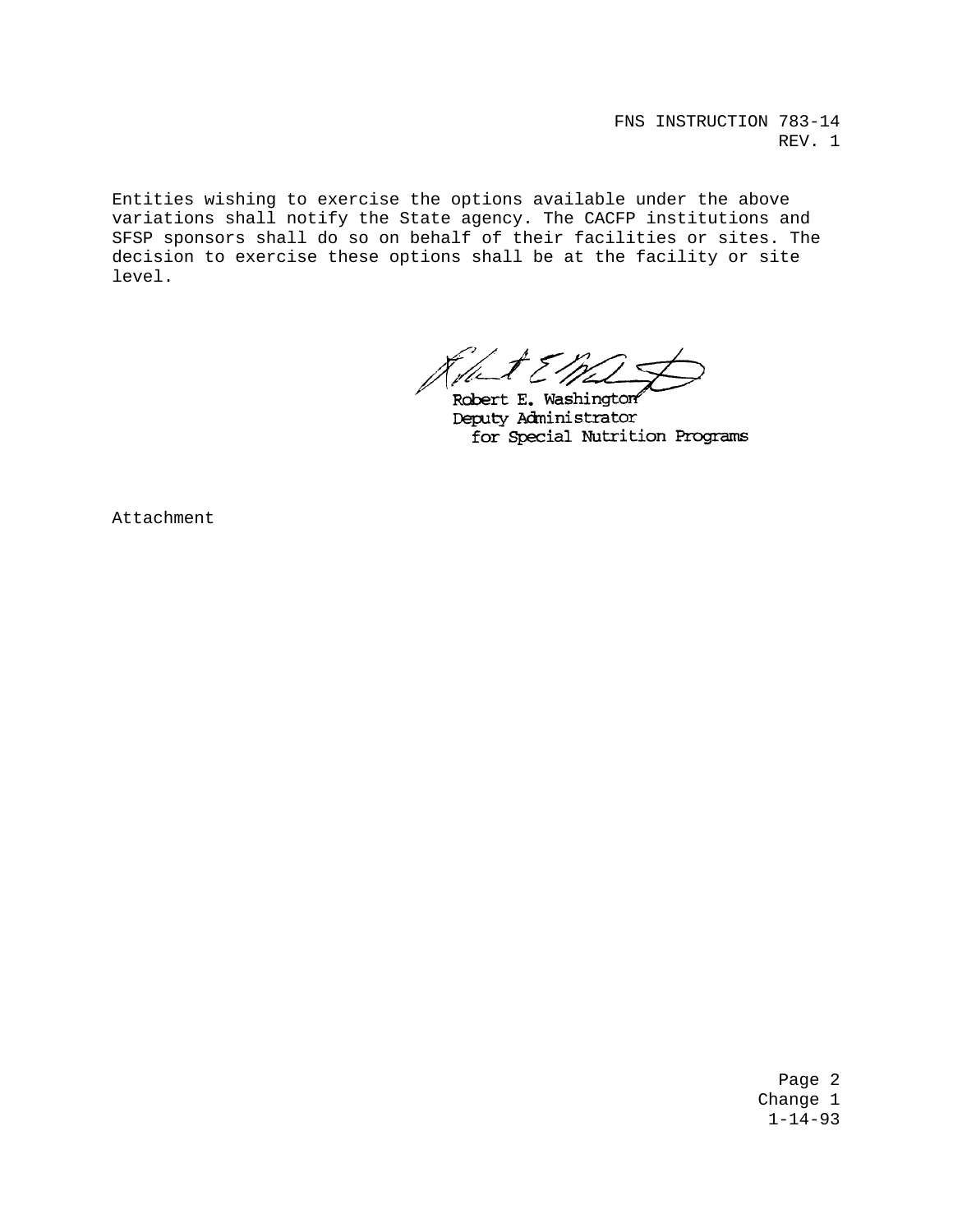### FOOD BUYING GUIDE INFORMATION FOR SEVENTH-DAY ADVENTIST SCHOOLS AND INSTITUTIONS

| 1.<br>Food as<br>purchased         | 2.<br>Purchase<br>unit     | 3.<br><b>Servings</b><br>per<br>purchase<br>unit | 4.<br>Serving or<br>portion<br>and<br>contribution<br>to the meal<br>requirement | 5.<br>Purchase<br>units for<br>100<br>servings | 6.<br>Additional<br>information |
|------------------------------------|----------------------------|--------------------------------------------------|----------------------------------------------------------------------------------|------------------------------------------------|---------------------------------|
| <b>MEAT</b><br><b>ANALOGUES</b>    |                            |                                                  |                                                                                  |                                                |                                 |
| <b>WORTHINGTON</b><br><b>FOODS</b> |                            |                                                  |                                                                                  |                                                |                                 |
| <b>CANNED ITEMS</b>                |                            |                                                  |                                                                                  |                                                |                                 |
| Natural Touch<br>Taco Mix          | $3.25$ oz<br>package       | 16                                               | 1 Tbsp.<br>reconstituted                                                         | 6.3                                            |                                 |
| Granburger, dry                    | 10 <sub>oz</sub><br>carton | 25                                               | 2 Tbsp. dry<br>(11 g or .39 oz)                                                  | 4.0                                            |                                 |
| Granburger, dry                    | 20 pound<br>carton         | 825                                              | 2 Tbsp. dry<br>(11 g or .39 oz)                                                  | .12                                            |                                 |
| Diced Chik                         | 13 oz can                  | $\overline{\mathbf{3}}$                          | $1/3$ cup<br>(about 2.5 oz)                                                      | 33.3                                           |                                 |
| Chili                              | 20 oz can                  | 8                                                | $1/3$ cup<br>(about 2.5 oz)                                                      | 12.5                                           |                                 |
| Chili                              | 50 oz can                  | 20                                               | $1/3$ cup<br>(about 2.5 oz)                                                      | 5                                              |                                 |
| Choplets                           | 20 oz can                  | 8                                                | 1 slice<br>(about 1.5 oz)                                                        | 12.5                                           |                                 |
| Country Stew                       | 19 oz can                  | 3                                                | $1/3$ can<br>(about 6 oz)                                                        | 33.3                                           |                                 |
| <b>Multigrain Cutlets</b>          | 20 oz can                  | 8                                                | 1 slice<br>(about 1.5 oz)                                                        | 12.5                                           |                                 |
| Vegetarian Cutlets                 | 50 oz can                  | 30                                               | $1/2$ slice<br>(about 1 oz)                                                      | 3.3                                            |                                 |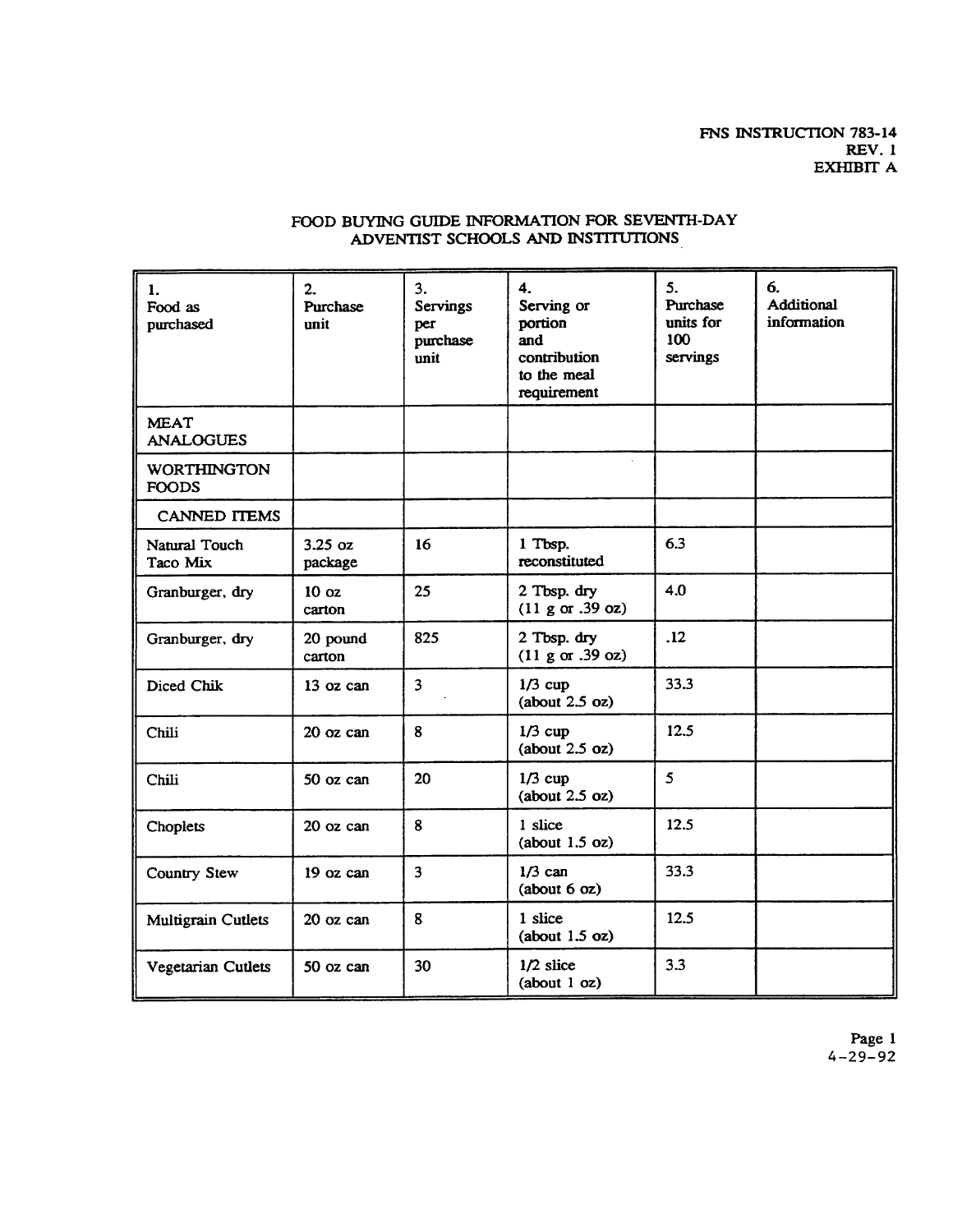| 1.<br>Food as purchased           | 2.<br>Purchase<br>unit | 3.<br><b>Servings</b><br>per<br>purchase<br>unit | 4.<br>Serving or portion<br>and contribution<br>to the meal<br>requirement | 5.<br>Purchase<br>units for<br>100<br>servings | 6.<br>Additional<br>Information |
|-----------------------------------|------------------------|--------------------------------------------------|----------------------------------------------------------------------------|------------------------------------------------|---------------------------------|
| Fri Chik                          | 13 oz can              | 5                                                | 1 piece<br>(about 45 g)                                                    | 20                                             |                                 |
| Fri Chik                          | 42 oz can              | 16                                               | 1 piece<br>(about 45 g)                                                    | 6.3                                            |                                 |
| Natural Touch<br>Vegetarian Chili | 20 oz can              | 6                                                | $1/3$ cup<br>(about 2.5 oz)                                                | 16.7                                           |                                 |
| Non Meat Balls                    | $19$ oz can            | 6                                                | 2 meatballs<br>(about 1.2 oz)                                              | 16.7                                           |                                 |
| Numete                            | 19 oz can              | 12                                               | 1.5 oz                                                                     | 8.3                                            |                                 |
| <b>Prime Stakes</b>               | 13 oz can              | 8                                                | $1/2$ slice<br>(about 1.5 oz)                                              | 12.5                                           |                                 |
| <b>Prime Stakes</b>               | 47 oz can              | 24                                               | $1/2$ slice<br>(about 1.5 oz)                                              | 4.2                                            |                                 |
| Protose                           | 20 oz can              | 20                                               | 1 <sub>oz</sub>                                                            | 5                                              |                                 |
| Saucettes                         | 19 oz can              | 10                                               | 1 link<br>(about 1 oz)                                                     | 10                                             |                                 |
| Savory Slices                     | 13 oz can              | 5.3                                              | $11/2$ slices<br>(about 1.5 oz)                                            | 18.9                                           |                                 |
| Super Links                       | 19 oz can              | 8                                                | 1 link<br>(about 1.5 oz)                                                   | 12.5                                           |                                 |
| <b>Turkee Slices</b>              | 13 oz can              | 5.3                                              | $11/2$ slices<br>(about 1.5 oz)                                            | 18.9                                           |                                 |
| Vegetarian Burger                 | 20 oz can              | 20                                               | 1 <sub>oz</sub>                                                            | 5                                              |                                 |
| Vegetarian Burger                 | 50 oz can              | 50                                               | 1 <sub>oz</sub>                                                            | $\overline{2}$                                 |                                 |
| VegetarMian<br>Burger, no salt    | 20 oz can              | 13.3                                             | 1.5 oz                                                                     | 7.5                                            |                                 |
| Vegetable Skallops                | 20 oz can              | 12.2                                             | 1 <sub>oz</sub>                                                            | 8.2                                            |                                 |
| Vegetable Skallops                | 50 oz can              | 30                                               | 1 <sub>oz</sub>                                                            | 3.3                                            |                                 |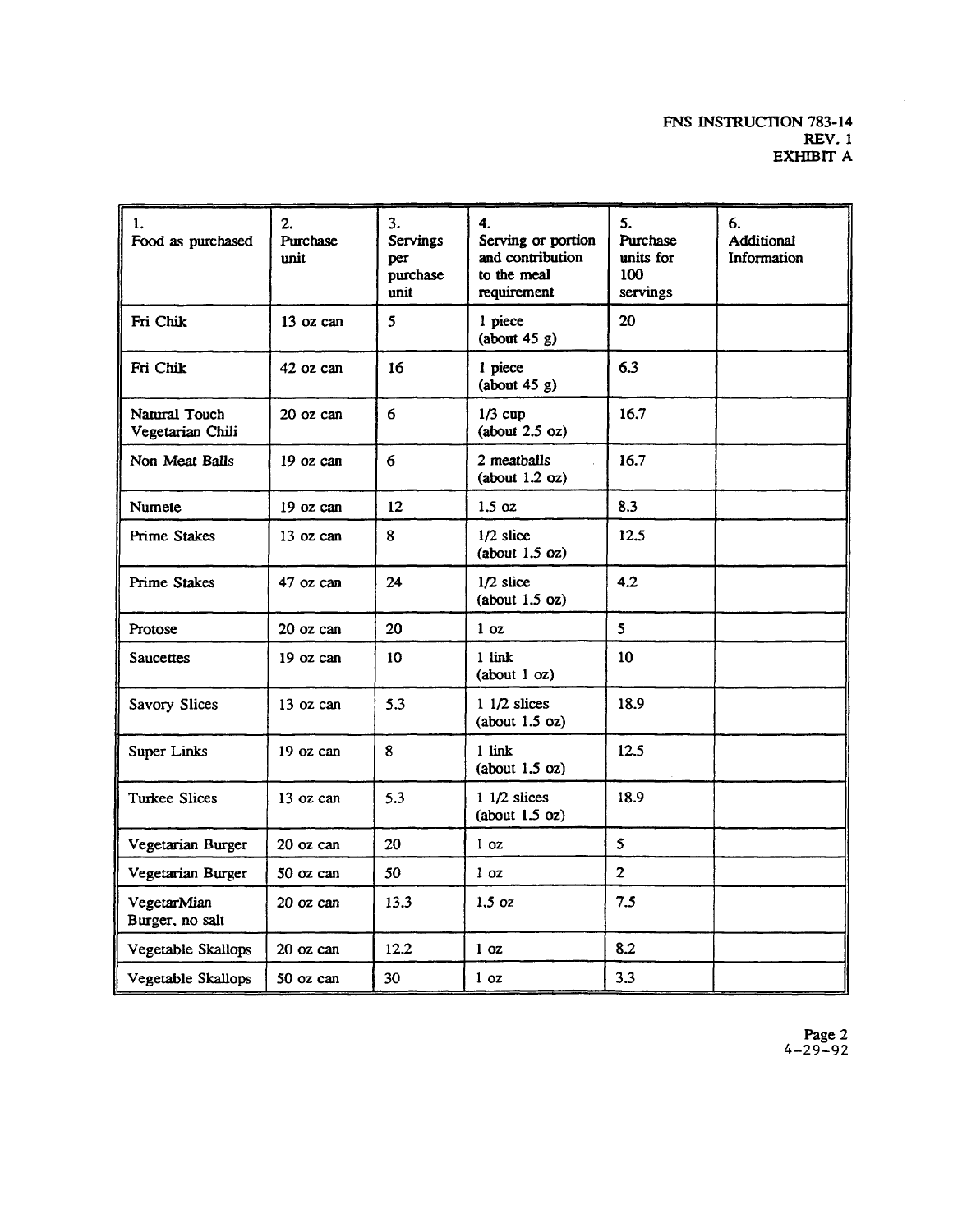| 1.<br>Food as purchased           | $\overline{2}$ .<br>Purchase<br>unit | 3.<br>Servings<br>per<br>purchase<br>unit | 4.<br>Serving or portion<br>and contribution<br>to the meal<br>requirement | 5.<br>Purchase<br>units for<br>100<br>servings | 6.<br>Additional<br>Information |
|-----------------------------------|--------------------------------------|-------------------------------------------|----------------------------------------------------------------------------|------------------------------------------------|---------------------------------|
| Vegetable<br>Skallops, no salt    | $20$ oz can                          | 12.2                                      | 1 <sub>oz</sub>                                                            | 8.2                                            |                                 |
| Vegetable Steaks                  | 20 oz can                            | 10                                        | 1 piece<br>(about 36 g)                                                    | 10                                             |                                 |
| Vejalinks                         | 19 oz can                            | 6.7                                       | $1.5$ links<br>(about 1.5 oz)                                              | 15                                             |                                 |
| FROZEN ITEMS                      |                                      |                                           |                                                                            |                                                |                                 |
| Meatless Beef<br>Style Roll       | 72 oz roll                           | 57.6                                      | 1.25                                                                       | 1.7                                            |                                 |
| Meatless Smoked<br>Beef Roll      | 72 oz roll                           | 72                                        | 1 <sub>oz</sub>                                                            | 1.4                                            |                                 |
| Beef Pie.<br>Vegetarian           | $1$ pie                              | $\mathbf{1}$                              | 1 pie<br>(about 8 oz)                                                      | 100                                            |                                 |
| <b>Bolono Slices</b>              | 8 oz carton                          | 6                                         | 2 slices<br>(about 1.4 oz)                                                 | 16.7                                           |                                 |
| Bolono Roll                       | 72 oz roll                           | 57.6                                      | $1.25$ oz                                                                  | 1.7                                            |                                 |
| Chicken Pie.<br>Vegetarian        | 1 pie                                | $\mathbf{I}$                              | 1 pie<br>(about 8 oz)                                                      | 100                                            |                                 |
| Chicken, Meatless<br>Diced        | 5 pound bag                          | 64                                        | $1.25$ oz                                                                  | 1.6                                            |                                 |
| Meatless Chicken<br><b>Slices</b> | 8 oz package                         | 5.3                                       | 1.5 slices<br>(about 1.5 oz)                                               | 18.9                                           |                                 |
| Meatless Chicken<br><b>Slices</b> | 16 <sub>oz</sub><br>package          | 10.7                                      | $1.5$ slices<br>(about 1.5 oz)                                             | 9.4                                            |                                 |
| Chic-Ketts                        | 1 pound roll                         | 16                                        | 1 <sub>oz</sub>                                                            | 6.3                                            |                                 |
| Chic-Ketts                        | 56 oz roll                           | 56                                        | 1 <sub>oz</sub>                                                            | 1.8                                            |                                 |
| Chik Sticks                       | 10 oz carton                         | 10                                        | 1 <sub>oz</sub>                                                            | 10                                             |                                 |
| Chik Sticks                       | 15 pound<br>carton                   | 240                                       | 1 <sub>oz</sub>                                                            | $\cdot$ 4                                      |                                 |

 $\sim$   $\sim$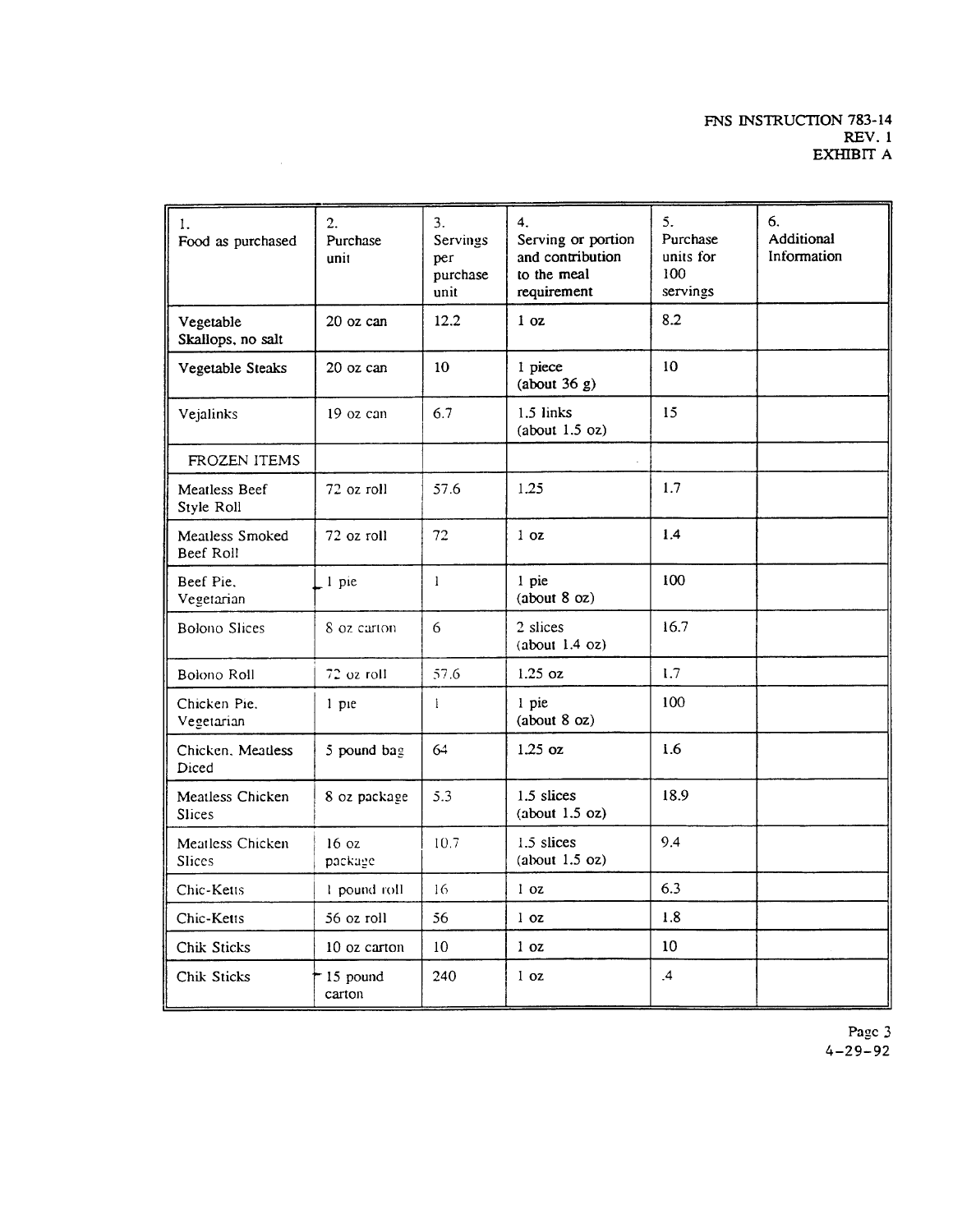#### FNS INSTRUCTION 783-14 **REV. 1** EXHIBIT A

| 1.<br>Food as purchased          | 2.<br>Purchase<br>Unit      | 3.<br><b>Servings</b><br>per<br>purchase<br>unit | 4.<br>Serving or portion<br>and contribution<br>to the meal<br>requirement | 5.<br>Purchase<br>units for<br>100<br>servings | 6.<br><b>Additional</b><br>Information |
|----------------------------------|-----------------------------|--------------------------------------------------|----------------------------------------------------------------------------|------------------------------------------------|----------------------------------------|
| Meatless Corn Beef               | 8 oz carton                 | 5.3                                              | 3 slices<br>(about 1.5 oz)                                                 |                                                |                                        |
| Meatless Corn Beef               | 16 oz carton                | 10.7                                             | 3 slices<br>(about 1.5 oz)                                                 | 9.4                                            |                                        |
| Crispy Chik                      | 12 <sub>oz</sub><br>package | 8                                                | $1.5$ oz                                                                   | 12.5                                           |                                        |
| Crispy Chik Patties              | 10 <sub>oz</sub><br>package | 4                                                | 1 patty<br>(about 2.4 oz)                                                  | 25                                             |                                        |
| <b>Dinner Roast</b>              | 2 pound<br>package          | 21.3                                             | $1.5 \text{ oz}$                                                           | 4.7                                            |                                        |
| Dixie Dogs                       | 10 oz carton                | 4                                                | 1 Dixie Dog                                                                | 25                                             |                                        |
| Vegetarian Egg Rolls             | 15 oz carton                | 5                                                | 1 egg roll                                                                 | 20                                             |                                        |
| Fillets, Vegetarian              | 9 oz carton                 | 6                                                | 1 fillet<br>(about 1.5 oz)                                                 | 16.7                                           |                                        |
| Fripats                          | 9 oz carton                 | 8                                                | $1/2$ patty<br>(about 1 oz)                                                | 12.5                                           |                                        |
| <b>Golden Croquettes</b>         | 15 oz carton                | 12                                               | $1/3$ croquette<br>(about $1.25$ oz)                                       | 8.3                                            |                                        |
| Harvest Bake Lentil<br>Rice Loaf | 16 oz carton                | 6                                                | $1/6$ loaf<br>(about 2.5 oz)                                               | 16.7                                           |                                        |
| Leanies                          | 12 3/4 oz<br>carton         | 9                                                | 1 link<br>(about 1.3 oz)                                                   | 11.1                                           |                                        |
| Leanies, bulk pack               | 14 pound<br>carton          | 150                                              | 1 link<br>$(1.3 \text{ oz})$                                               | $\cdot$                                        |                                        |
| Natural Touch Dinner<br>Entree   | 9 oz carton                 | 6                                                | $1/2$ patty<br>(about 1.5 oz)                                              | 16.7                                           |                                        |
| Prosage                          | 1 pound roll                | 13                                               | 1 slice<br>(about 3/8")                                                    | 7.7                                            |                                        |
| Prosage Link                     | 8 oz carton                 | 6.7                                              | $1.5$ link<br>(about 1.2 oz)                                               | 15                                             |                                        |

Page 4  $4 - 29 - 92$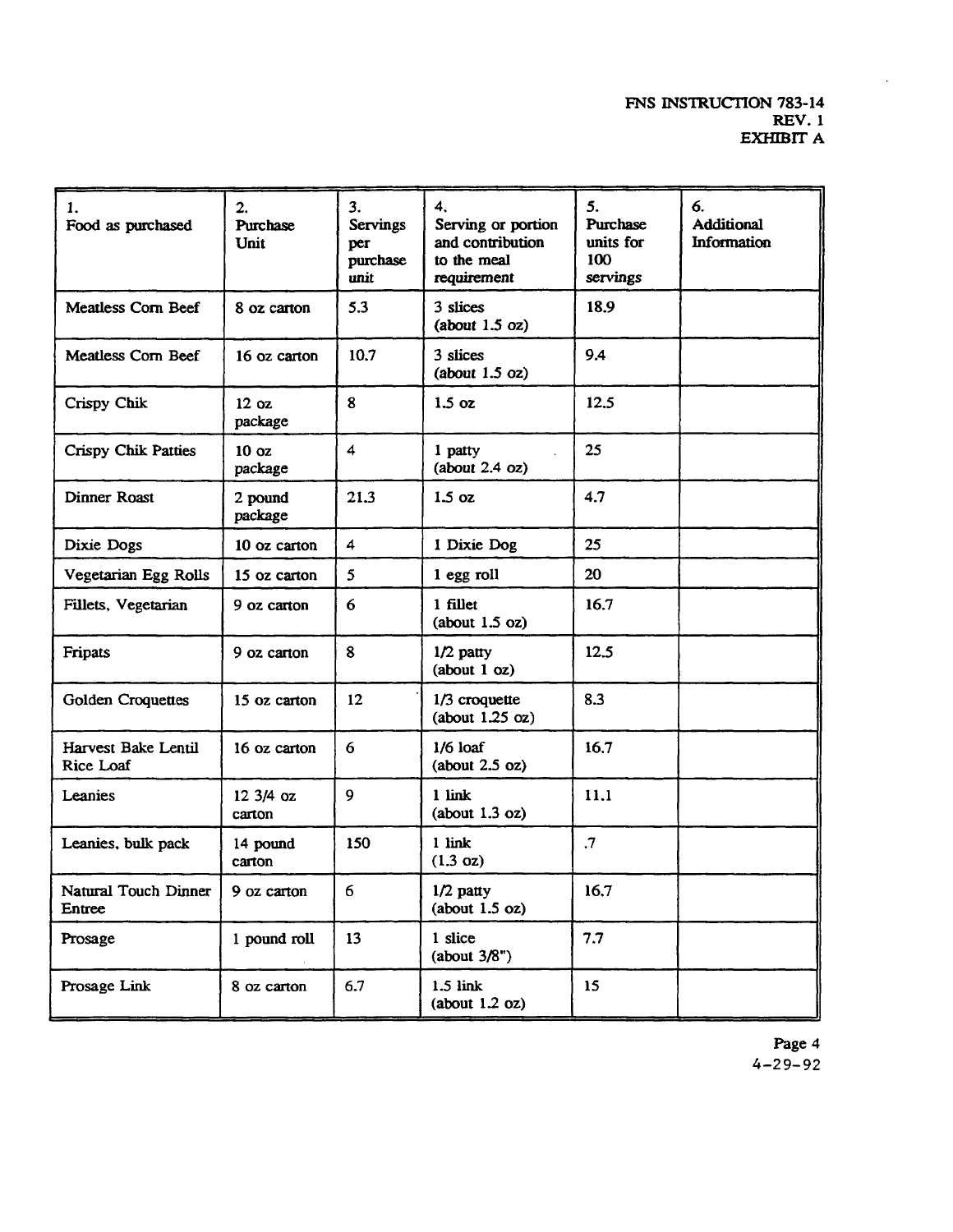# FNS INSTRUCTION 783-14 REV. 1<br>EXHIBIT A

| 1.<br>Food as purchased                        | 2.<br>Purchase<br>unit | 3.<br><b>Servings</b><br>per<br>purchase<br>unit | 4.<br>Serving or portion<br>and contribution<br>to the meal<br>requirement | 5.<br>Purchase<br>units for<br>100<br>servings | 6.<br>Additional<br>Information |
|------------------------------------------------|------------------------|--------------------------------------------------|----------------------------------------------------------------------------|------------------------------------------------|---------------------------------|
| Prosage Link, bulk<br>pack                     | $19.5$ pound<br>carton | 260                                              | $1.5$ link<br>(about 1.2 oz)                                               | $\mathcal{A}$                                  |                                 |
| <b>Okara Patties</b>                           | 9 oz carton            | 8                                                | $1/2$ patty<br>(about 1 oz)                                                | 12.5                                           |                                 |
| <b>Prosage Patties</b>                         | 8 oz carton            | 6                                                | 1 patty<br>(about 1.2 oz)                                                  | 16.7                                           |                                 |
| Prosage patties                                | $12.5$ pound<br>carton | 150                                              | 1 patty<br>(about 1.2 oz)                                                  | $\mathcal{I}$                                  |                                 |
| Salami, Meatless                               | 4.5 pound<br>roll      | 72                                               | 1 <sub>0z</sub>                                                            | 1.4                                            |                                 |
| <b>Stakelets</b>                               | 10 oz carton           | 8                                                | $1/2$ piece<br>(about 1.2 oz)                                              | 12.5                                           |                                 |
| <b>Stakelets</b>                               | 17.25 pound<br>carton  | 216                                              | $1/2$ piece<br>(about 1.2 oz)                                              | $\cdot$ 5                                      |                                 |
| <b>Tofu Garden Patties</b>                     | 10 oz carton           | 8                                                | $1/2$ patty<br>(about 1.2 oz)                                              | 12.5                                           |                                 |
| Tuno                                           | $12$ oz roll           | 6                                                | 2 <sub>oz</sub>                                                            | 16.7                                           |                                 |
| <b>Meatless Smoked</b><br><b>Turkey Slices</b> | 8 oz carton            | 6                                                | 2 slices<br>(about 1.3 oz)                                                 | 16.7                                           |                                 |
| <b>Veelets</b>                                 | 10 oz carton           | 8                                                | $1/2$ patty<br>(about 1.25 oz)                                             | 12.5                                           |                                 |
| Wham, slices                                   | 8 oz carton            | 6.7                                              | 1.5 slices                                                                 | 15                                             |                                 |
| Wham, slices                                   | 16 oz carton           | 12                                               | 1.5 slices                                                                 | 8.3                                            |                                 |
| <b>MORNINGSTAR</b><br><b>FARMS</b>             |                        |                                                  |                                                                            |                                                |                                 |
| <b>FROZEN ITEMS</b>                            |                        |                                                  |                                                                            |                                                |                                 |
| Homestyle Country<br>Crisps                    | 12 oz carton           | 6                                                | 2 <sub>oz</sub>                                                            | 16.7                                           |                                 |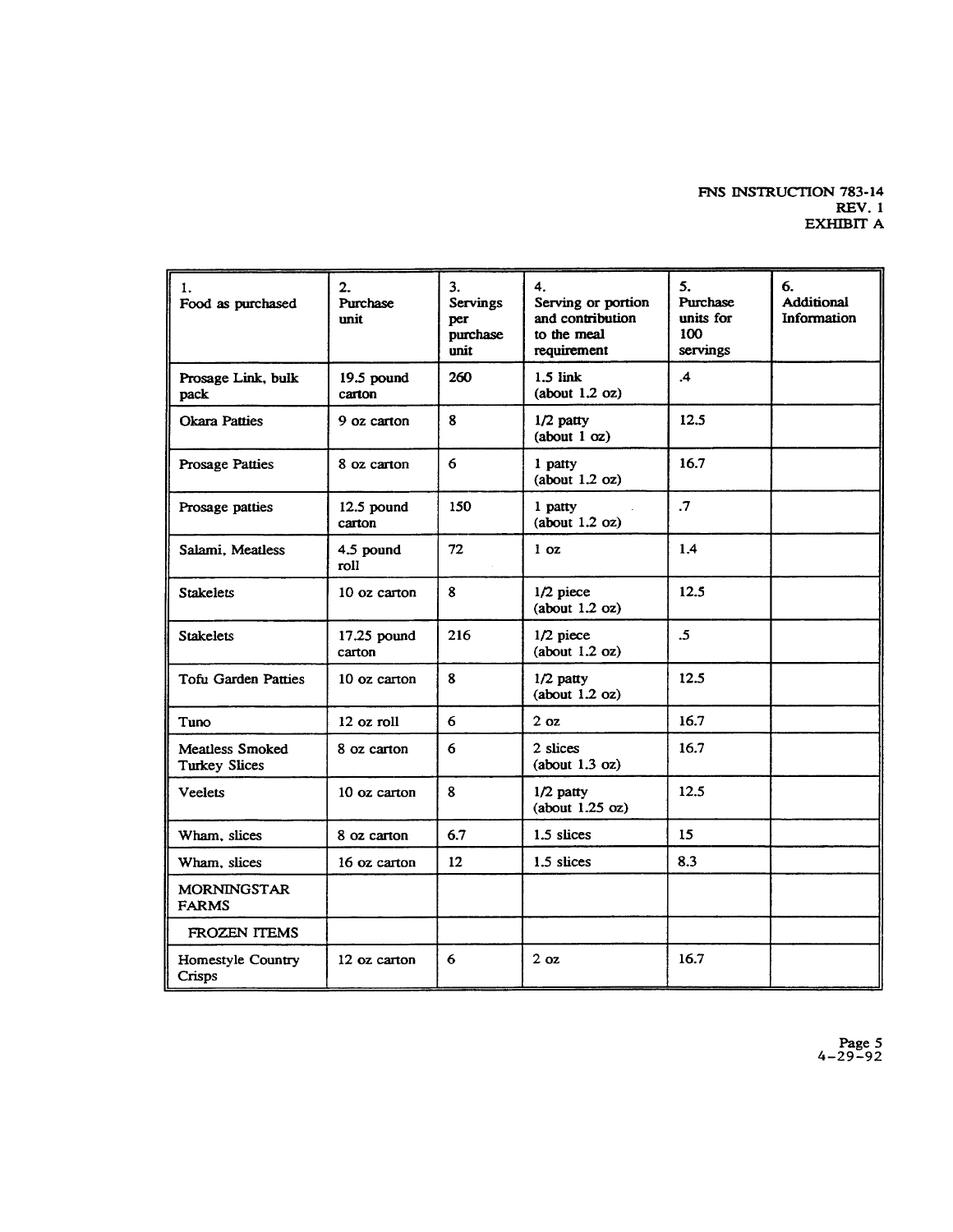| 1.<br>Food as purchased                 | $\overline{2}$ .<br>Purchase<br>unit | 3.<br><b>Servings</b><br>per<br>purchase<br>unit | 4.<br>Serving or portion<br>and contribution<br>to the meal<br>requirement | 5.<br>Purchase<br>units for<br>100<br>servings | 6.<br>Additional<br>Information          |
|-----------------------------------------|--------------------------------------|--------------------------------------------------|----------------------------------------------------------------------------|------------------------------------------------|------------------------------------------|
| <b>Breakfast Links</b>                  | 8 oz carton                          | 6.7                                              | $1.5$ link<br>(about 1.2 oz)                                               | 15                                             |                                          |
| <b>Breakfast Patties</b>                | 8 oz carton                          | 6                                                | 1 patty<br>(about 1.35 oz)                                                 | 16.7                                           |                                          |
| <b>Country Crisp Patties</b>            | 10 oz carton                         | 4                                                | 1 patty<br>(about 2.5 oz)                                                  | 25                                             |                                          |
| Grillers                                | 9 oz carton                          | 8                                                | 1/2 patty<br>(about 1.1 oz)                                                | 12.5                                           |                                          |
| <b>Scramblers</b>                       | 12 oz carton                         | 6                                                | $1/4$ cup                                                                  | 16.7                                           |                                          |
| <b>MILNOT</b><br><b>CORPORATION</b>     |                                      |                                                  |                                                                            |                                                |                                          |
| Chiliman Vegetarian<br>Chili with Beans | 15 oz can                            | $\overline{\mathbf{4}}$                          | $33/4$ oz                                                                  | 25                                             |                                          |
| LA LOMA FOODS                           |                                      |                                                  |                                                                            |                                                |                                          |
| <b>Big Franks</b>                       | 19 oz can                            | 16                                               | $1/2$ frank<br>(about .9 oz)                                               | 6.3                                            | Drained weight $=$<br>$14.9$ oz          |
| Dinner Cuts                             | $36$ oz can                          | 24                                               | $1/2$ patty<br>(about 1.3 oz)                                              | 4.2                                            | Drained weight $=$<br>29.2 oz            |
| Griddle Steaks, frozen                  | 16 <sub>oz</sub><br>package          | 16                                               | $1/2$ patty<br>(about 1 oz)                                                | 6.3                                            |                                          |
| Linketts                                | $64$ oz can                          | 40                                               | 1 link<br>(about 1.3 oz)                                                   | 2.5                                            | Drained weight $=$<br>52.3 oz            |
| Little Links                            | 14 oz can                            | $\overline{7}$                                   | 2 links<br>(about 1.6 oz)                                                  | 14.3                                           | Drained weight $=$<br>10.8 <sub>oz</sub> |
| <b>Meatless Fried Chicken</b>           | $35$ oz can                          | 14                                               | 1 piece<br>(about 1.5 oz)                                                  | 7.1                                            | Drained weight $=$<br>18.7 oz            |
| Meatless Roast Beef.<br>frozen          | 4 pound roll                         | 64                                               | 1 <sub>oz</sub>                                                            | 1.6                                            |                                          |
| Nuteena                                 | 28 oz can                            | 18.7                                             | $1.5 \text{ oz}$                                                           | 5.4                                            |                                          |

 $\sim$   $\sim$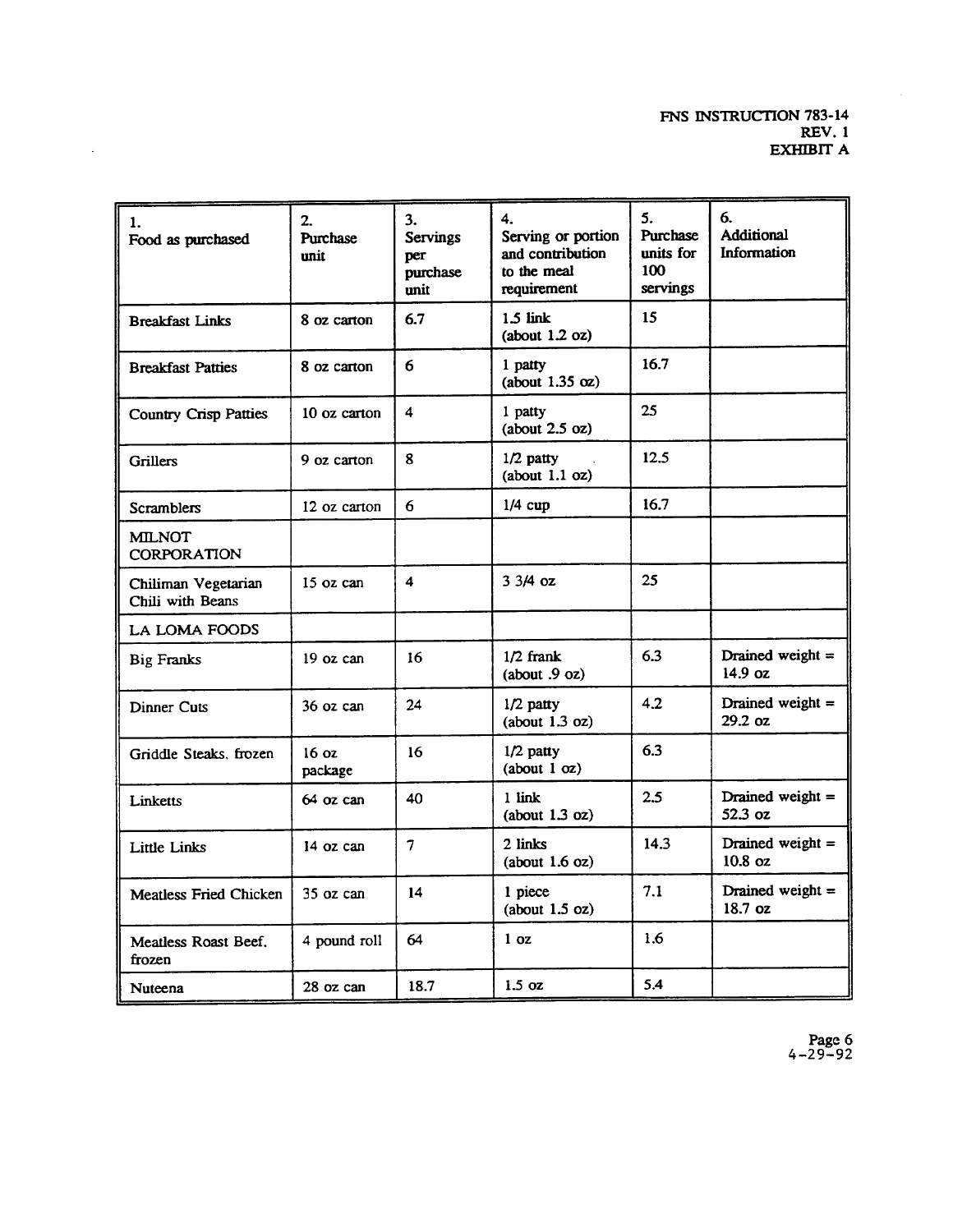| 1.<br>Food as purchased           | 2.<br>Purchase<br>unit      | 3.<br><b>Servings</b><br>per<br>purchase<br>unit | 4.<br>Serving or portion<br>and contribution<br>to the meal<br>requirement | 5.<br><b>Purchase</b><br>units for<br>100<br>servings | 6.<br><b>Additional</b><br>Information |
|-----------------------------------|-----------------------------|--------------------------------------------------|----------------------------------------------------------------------------|-------------------------------------------------------|----------------------------------------|
| Ocean Fillets, frozen             | 16 <sub>oz</sub><br>package | 16                                               | 1/2 fillet<br>(about 1 oz)                                                 | 6.3                                                   |                                        |
| Proteena                          | 20 oz can                   | 20                                               | 1 <sub>oz</sub>                                                            | 5.0                                                   |                                        |
| Rediburger                        | 19 oz can                   | 19                                               | 1 <sub>oz</sub>                                                            | 5.3                                                   |                                        |
| Sizzle-burger, frozen             | 30 <sub>oz</sub><br>package | 24                                               | 1/2 burger<br>(about $1.25$ oz)                                            | 4.2                                                   |                                        |
| Stew-pac                          | 37 oz can                   | 24                                               | 1 <sub>oz</sub>                                                            | 4.2                                                   | Drained weight $=$<br>23.9 oz          |
| Swiss Steak                       | $28$ oz can                 | 16                                               | 1/2 steak<br>(about $1.25$ oz)                                             | 6.3                                                   | Drained weight $=$<br>19.4 oz          |
| <b>Tender Rounds</b>              | $19$ oz can                 | 12                                               | 1 meatball<br>(about $.9$ oz)                                              | 8.3                                                   | Drained weight =<br>11.6 oz            |
| Vegeburger                        | 37 oz can                   | 37                                               | 1 <sub>oz</sub>                                                            | 2.7                                                   |                                        |
| Vegelona                          | 19 oz can                   | 19                                               | 1 <sub>oz</sub>                                                            | 5.3                                                   |                                        |
| Vita Burger, dehydrated           | 16 <sub>oz</sub><br>package | 40                                               | $.4 \Omega$                                                                | 2.5                                                   |                                        |
| Vita Burger Chunks.<br>dehydrated | 16 <sub>oz</sub><br>package | 40                                               | $.4 \text{ oz}$                                                            | 2.5                                                   |                                        |
| <b>MGM BRANDS</b>                 |                             |                                                  |                                                                            |                                                       |                                        |
| <b>Meatless Franks</b>            | 2 pound<br>package          | 26                                               | 1 link<br>(about 1.2 oz)                                                   | 3.9                                                   |                                        |
| <b>Meatless Franks</b>            | 12 oz<br>package            | 10                                               | 1 link<br>(about 1.2 oz)                                                   | 10                                                    |                                        |
| <b>Meatless Franks</b>            | 14 pound<br>bulk            | 187                                              | 1 link<br>(about 1.2 oz)                                                   | .5                                                    |                                        |
| Meatless Sausage                  | 2 pound<br>package          | 40                                               | 1 link<br>(about .8 oz)                                                    | 2.5                                                   |                                        |
| <b>Meatless Sausage</b>           | 8 oz package                | 10                                               | 1 link<br>(about .8 oz)                                                    | 10                                                    |                                        |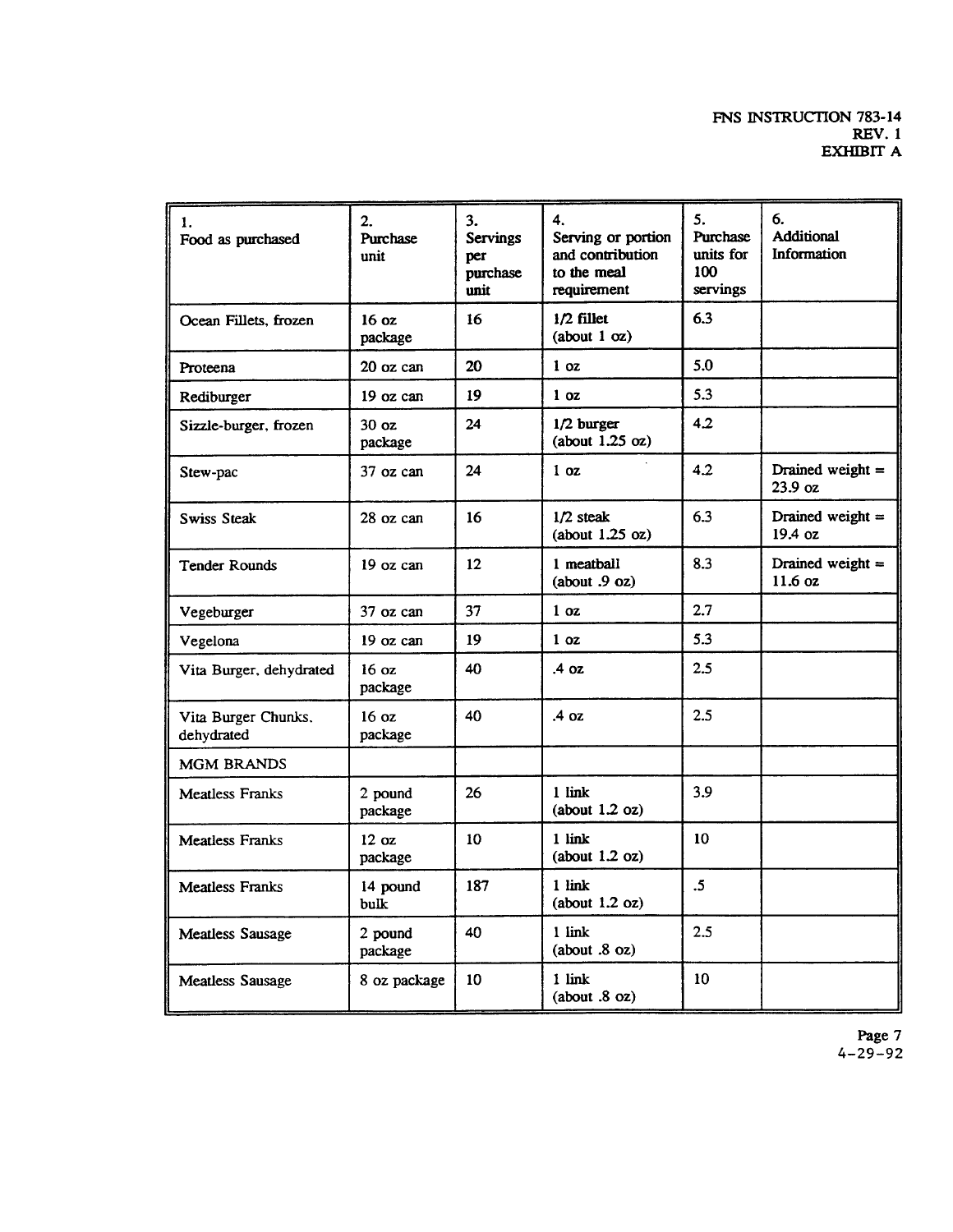#### FNS INSTRUCTION 783-14 **REV. 1**  $EXHIBIT$   ${\bf A}$

| 1.<br>Food as purchased         | 2.<br>Purchase<br>unit  | 3.<br><b>Servings</b><br>per<br>purchase<br>unit | 4.<br>Serving or portion<br>and contribution<br>to the meal<br>requirement | 5.<br>Purchase<br>units for<br>100<br>servings | 6.<br><b>Additional</b><br>Information |
|---------------------------------|-------------------------|--------------------------------------------------|----------------------------------------------------------------------------|------------------------------------------------|----------------------------------------|
| <b>Meatless Sausage</b>         | 20 pound<br>bulk        | 400                                              | 1 link<br>(about .8 oz)                                                    | $\cdot$ 3                                      |                                        |
| Meatless Sausage Roll           | 1 pound roll            | 20                                               | $1/20$ roll<br>(about .8 oz)                                               | 5                                              |                                        |
| Samburger                       | 9 oz package            | 8                                                | $1/2$ patty<br>(about 1.1 oz)                                              | 12.5                                           |                                        |
| Samburger                       | 15 pound<br><b>bulk</b> | 214                                              | $1/2$ patty<br>(about 1.1 oz)                                              | $\cdot$ 5                                      |                                        |
| Chik'n Burger                   | 9 oz package            | 8                                                | $1/2$ patty<br>(about 1.1 oz)                                              | 12.5                                           |                                        |
| Chik'n Burger                   | 15 pound<br>bulk        | 214                                              | $1/2$ patty<br>(about 1.1 oz)                                              | $\cdot$ 5                                      |                                        |
| <b>Meatless Corned Beef</b>     | 4 pound roll            | 64                                               | 1 <sub>oz</sub>                                                            | 1.6                                            |                                        |
| Meatless Corned Beef,<br>slices | 8 oz package            | 10                                               | 1 slice<br>(about .8 oz)                                                   | 10                                             |                                        |
| Meatless Salami Roll            | 4 pound roll            | 64                                               | 1 <sub>oz</sub>                                                            | 1.6                                            |                                        |
| <b>Meatless Salami Slices</b>   | 8 oz package            | 10                                               | 1 slice<br>(about $.8$ oz)                                                 | 10                                             |                                        |
| Meatless Boloni Roll            | 4 pound roll            | 51                                               | $1.25$ oz                                                                  | $\overline{2}$                                 |                                        |
| Meatless Boloni Slices          | 8 oz package            | 6.7                                              | 1.5 slices<br>(about 1.2 oz)                                               | 15                                             |                                        |
| Quick Chik                      | 1 pound roll            | 16                                               | 1 <sub>oz</sub>                                                            | 6.3                                            |                                        |
| Quick Chik                      | 4 pound roll            | 64                                               | 1 <sub>oz</sub>                                                            | 1.6                                            |                                        |
| Sandwich Chik'n Roll            | 4 pound roll            | 64                                               | 1 <sub>oz</sub>                                                            | 1.6                                            |                                        |
| Sandwich Chik'n Slices          | 8 oz package            | 10                                               | 1 slice<br>(about .8 oz)                                                   | 10                                             |                                        |
| <b>MGM Burger</b>               | 4 pound roll            | 64                                               | 1 <sub>oz</sub>                                                            | 1.6                                            |                                        |
| <b>MGM Burger</b>               | 20 oz roll              | 20                                               | 1 <sub>oz</sub>                                                            | 5                                              |                                        |

Page 8<br>4-29-92